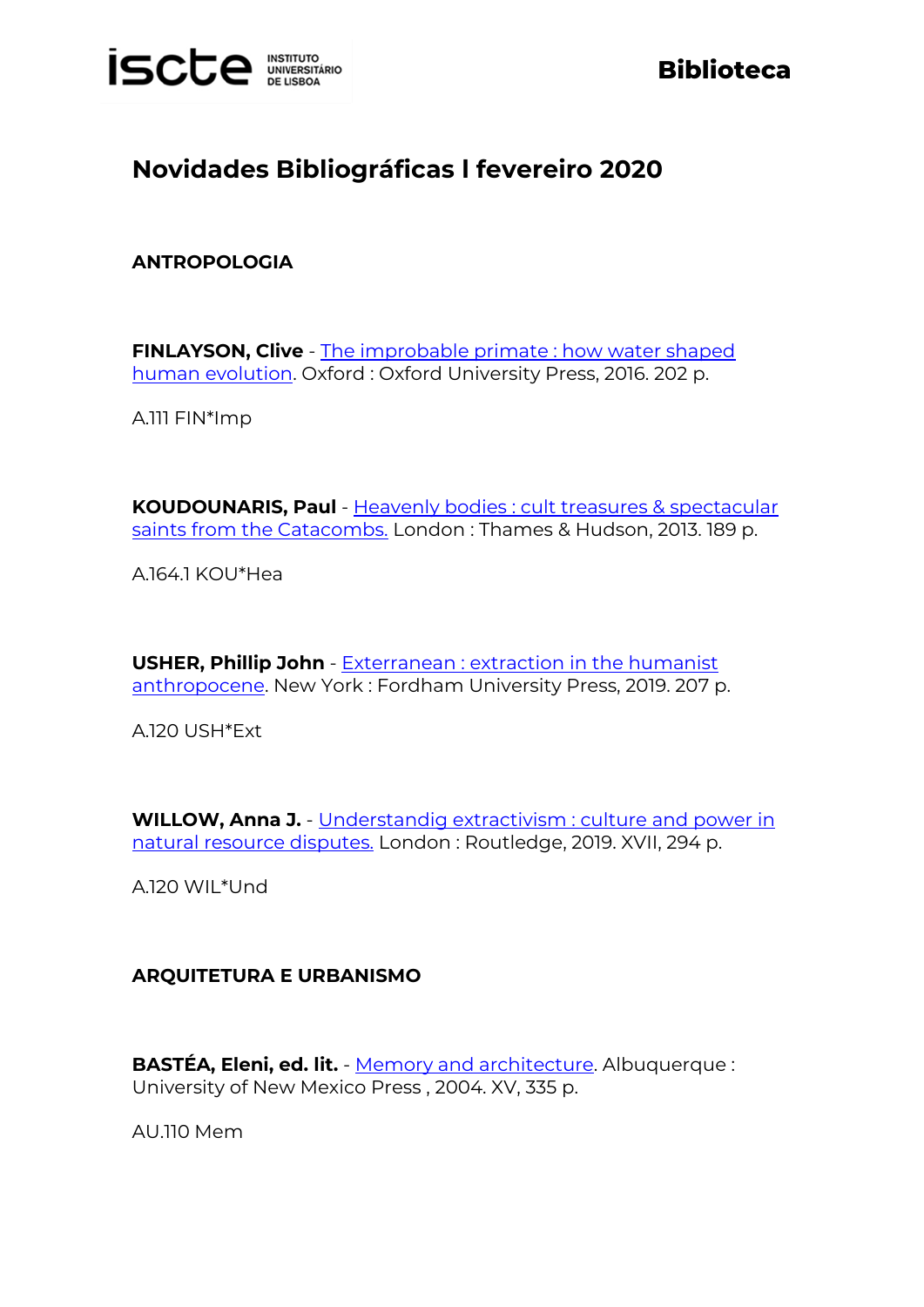

**FRETTON, Tony** - [A E I O U : articles, essays, interviews and out-takes.](http://catalogo.biblioteca.iscte-iul.pt/cgi-bin/koha/opac-detail.pl?biblionumber=104571) Heijningen : Jap Sam Books, 2018. 160 p.

AU.111 Art,2

**KIRKBRIDE, Robert** - [Architecture and memory : the Renaissance](http://catalogo.biblioteca.iscte-iul.pt/cgi-bin/koha/opac-detail.pl?biblionumber=104541)  [Studioli of Federico da Montefeltro.](http://catalogo.biblioteca.iscte-iul.pt/cgi-bin/koha/opac-detail.pl?biblionumber=104541) New York : Columbia University Press, 2008. XIV, 233 p.

AU.113.4 KIR\*Arc

**MANZINI, Ezio** - [Design, when everybody designs : an introduction to](http://catalogo.biblioteca.iscte-iul.pt/cgi-bin/koha/opac-detail.pl?biblionumber=104573)  [design for social innovation.](http://catalogo.biblioteca.iscte-iul.pt/cgi-bin/koha/opac-detail.pl?biblionumber=104573) Massachusetts : The MIT Press, 2015. XIV. 241 p.

AU.012.1 MAN\*Des

**SCALBERT, Irénée** - [Never modern.](http://catalogo.biblioteca.iscte-iul.pt/cgi-bin/koha/opac-detail.pl?biblionumber=104743) Zurich : Park Books, 2013. 174 p.

AU.115 SCA\*Nev

## **CIÊNCIAS E TECNOLOGIAS DA INFORMAÇÃO**

**HUTTON, Graham** - [Programming in Haskell.](http://catalogo.biblioteca.iscte-iul.pt/cgi-bin/koha/opac-detail.pl?biblionumber=104085) Cambridge : Cambridge University Press, 2016. XVI, 304 p.

CTI.133 HUT\*Pro

**ROSEN, Lawrence** - [Open source licensing : software freedom and](http://catalogo.biblioteca.iscte-iul.pt/cgi-bin/koha/opac-detail.pl?biblionumber=104356)  [intellectual property law.](http://catalogo.biblioteca.iscte-iul.pt/cgi-bin/koha/opac-detail.pl?biblionumber=104356) Upper Saddle River : Prentice Hall, 2005. XXII, 396 p.

CTI.182 ROS\*Ope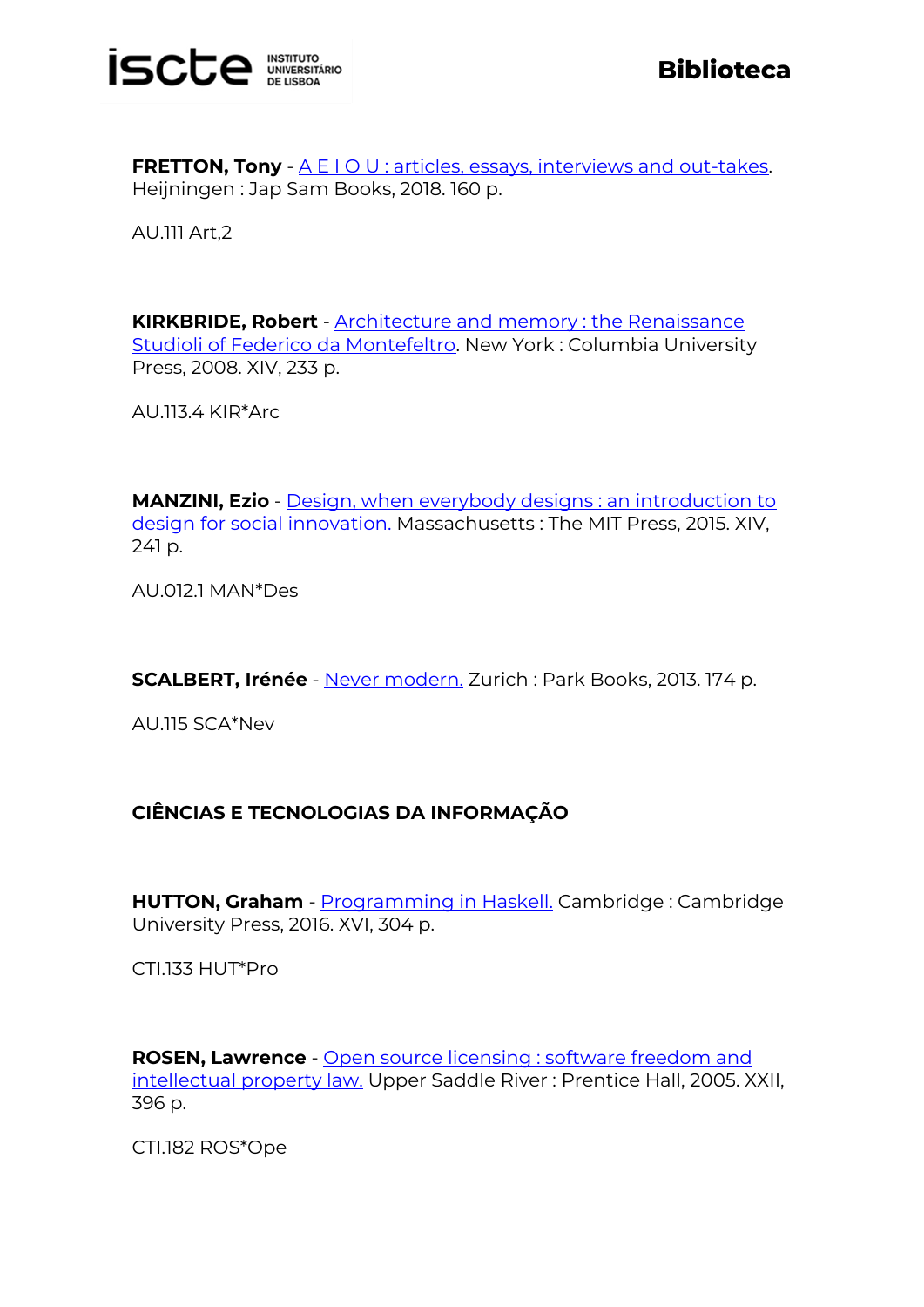

**TATTAR, Prabhanjan, co-aut**. - [Practical data science cookbook :](http://catalogo.biblioteca.iscte-iul.pt/cgi-bin/koha/opac-detail.pl?biblionumber=103983)  [practical recipes on data pre-processing, analysis and visualization](http://catalogo.biblioteca.iscte-iul.pt/cgi-bin/koha/opac-detail.pl?biblionumber=103983)  [using R and Python.](http://catalogo.biblioteca.iscte-iul.pt/cgi-bin/koha/opac-detail.pl?biblionumber=103983) Birmingham : Packt, 2017. 412 p.

CTI.154 Pra

## **DIREITO**

**FERREIRA, António Casimiro** - [Sociologia do direito : uma abordagem](http://catalogo.biblioteca.iscte-iul.pt/cgi-bin/koha/opac-detail.pl?biblionumber=105408)  [sociopolítica.](http://catalogo.biblioteca.iscte-iul.pt/cgi-bin/koha/opac-detail.pl?biblionumber=105408) Porto : Vida Económica, 2019. 431 p.

D.113 FER\*Soc

## **ECONOMIA**

**BOHM, Volker** - [Macroeconomic theory.](http://catalogo.biblioteca.iscte-iul.pt/cgi-bin/koha/opac-detail.pl?biblionumber=103524) Cham : Springer, 2017. XVII, 423 p.

E.111.1 BOH\*Mac

**BORRÁS, Susana ; EDQUIST, Charles, co-aut**. - [Holistic innovation](http://catalogo.biblioteca.iscte-iul.pt/cgi-bin/koha/opac-detail.pl?biblionumber=104134)  [policy : theoretical foundations, policy problems, and instrument](http://catalogo.biblioteca.iscte-iul.pt/cgi-bin/koha/opac-detail.pl?biblionumber=104134)  [choices.](http://catalogo.biblioteca.iscte-iul.pt/cgi-bin/koha/opac-detail.pl?biblionumber=104134) Oxford : Oxford University Press, 2019. XXII, 295 p.

E.171 BOR\*Hol

**CASTREE, Noel, ed. lit. ; HULME, Mike, ed. lit. ; PROCTOR, James D., ed. lit.** - [Companion to environmental studies.](http://catalogo.biblioteca.iscte-iul.pt/cgi-bin/koha/opac-detail.pl?biblionumber=104467) London : Routledge, 2018. XXVIII, 848 p.

E.204 Com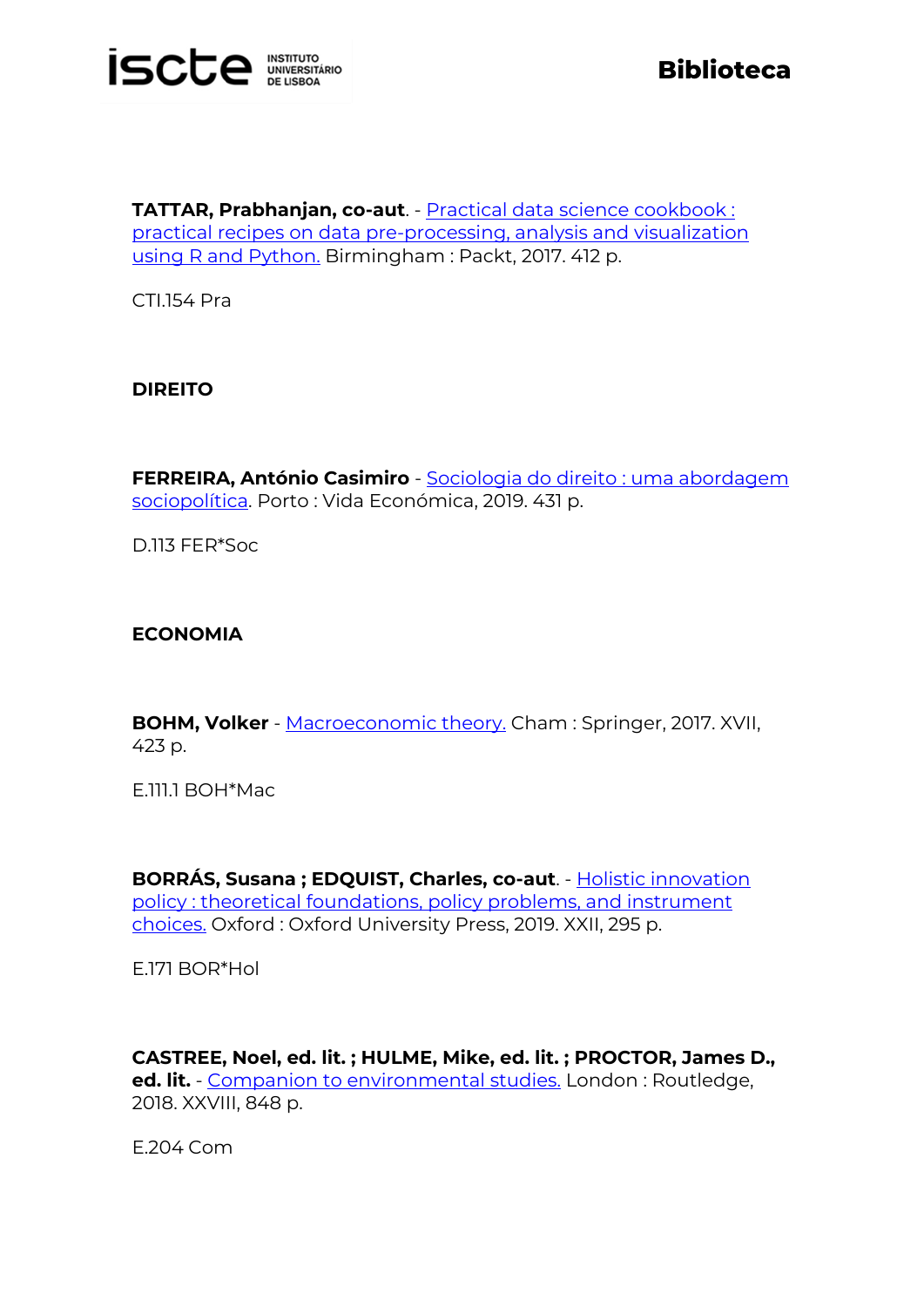

**CUNHA, Licínio** - [Turismo em Portugal : sucessos e insucessos.](http://catalogo.biblioteca.iscte-iul.pt/cgi-bin/koha/opac-detail.pl?biblionumber=104208) Lisboa : Edições Universitárias Lusófonas, 2012. 617 p.

E.174 CUN\*Tur 3 ex.

**FISCHER, Liliann, ed. lit.** - Rethinking economics : an introduction to [pluralist economics.](http://catalogo.biblioteca.iscte-iul.pt/cgi-bin/koha/opac-detail.pl?biblionumber=103724) London : Routledge, 2018. XIV, 141 p.

E.112 Ret

**FREY, Carl Benedikt** - [The technology trap : capital, labor, and power](http://catalogo.biblioteca.iscte-iul.pt/cgi-bin/koha/opac-detail.pl?biblionumber=104642)  [in the age of automation.](http://catalogo.biblioteca.iscte-iul.pt/cgi-bin/koha/opac-detail.pl?biblionumber=104642) New Jersey : Princeton University Press, 2019. XIV, 465 p.

E.171 FRE\*Tec

**GLANZEL, Wolfgang, ed. lit**. - [Springer handbook of science and](http://catalogo.biblioteca.iscte-iul.pt/cgi-bin/koha/opac-detail.pl?biblionumber=104250)  [technology](http://catalogo.biblioteca.iscte-iul.pt/cgi-bin/koha/opac-detail.pl?biblionumber=104250) indicators. Cham : Springer, 2019. XXXVIII, 1103 p.

E.171 Spr

**GOLDIN, Ian ; KUTARNA, Chris, co-aut.** - [A Idade das Descobertas : o](http://catalogo.biblioteca.iscte-iul.pt/cgi-bin/koha/opac-detail.pl?biblionumber=103925)  [segundo renascimento.](http://catalogo.biblioteca.iscte-iul.pt/cgi-bin/koha/opac-detail.pl?biblionumber=103925) Lisboa : Temas e Debates, 2019. 464 p.

E.171 GOL\*Ida

**HASKEL, Jonathan ; WESTLAKE, Stian, co-aut**. - [Capitalismo sem](http://catalogo.biblioteca.iscte-iul.pt/cgi-bin/koha/opac-detail.pl?biblionumber=103918)  [capital : a ascensão da economia intangível.](http://catalogo.biblioteca.iscte-iul.pt/cgi-bin/koha/opac-detail.pl?biblionumber=103918) Lisboa : Clube do Autor, 2019. 345 p.

E.120 HAS\*Cap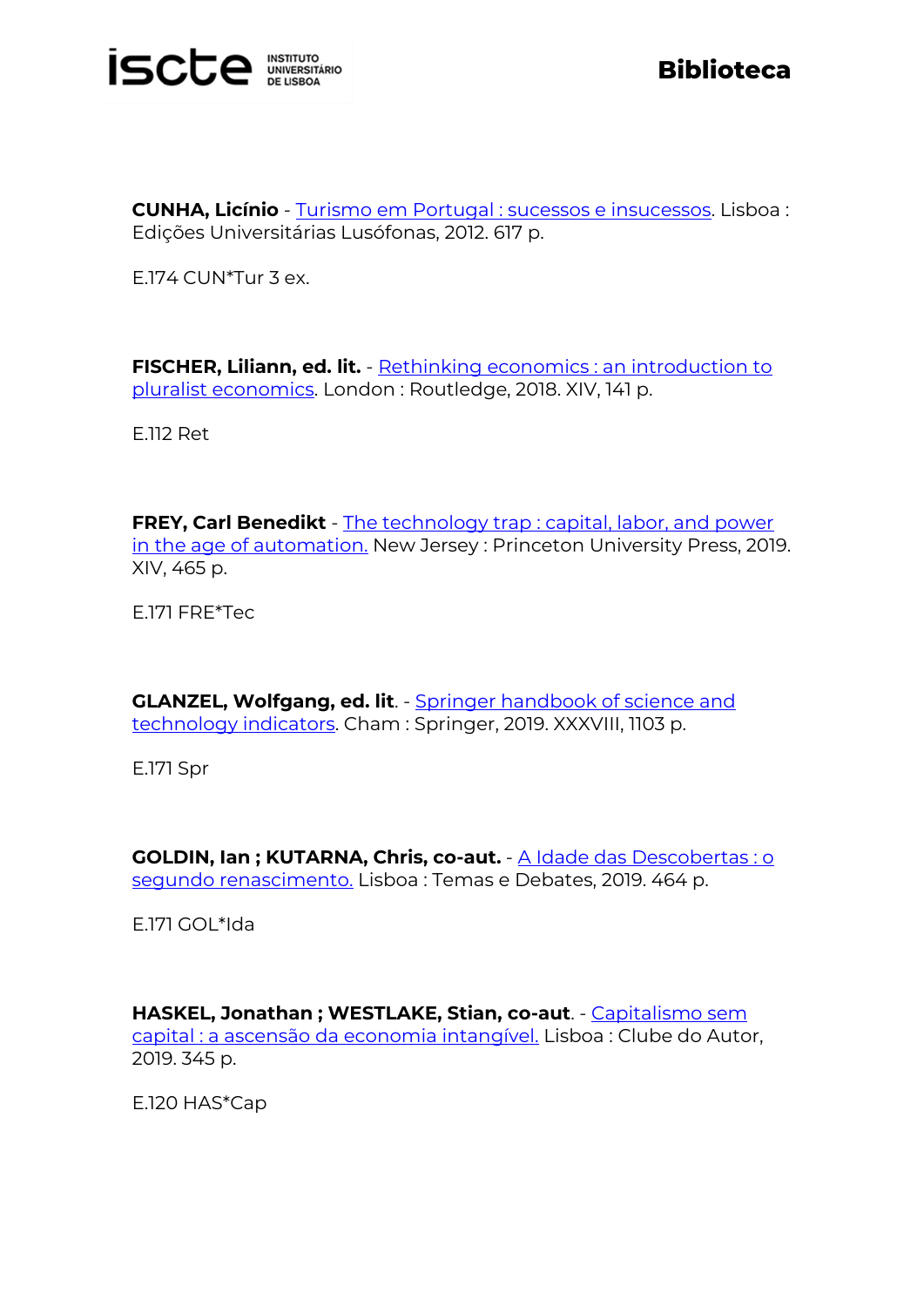

**HAY, Colin, ed. lit. ; BAILEY, Daniel, ed. lit.** - [Diverging capitalisms :](http://catalogo.biblioteca.iscte-iul.pt/cgi-bin/koha/opac-detail.pl?biblionumber=104031)  [Britain, the city of London and Europe.](http://catalogo.biblioteca.iscte-iul.pt/cgi-bin/koha/opac-detail.pl?biblionumber=104031) Cham: Palgrave Macmillan, 2019. XXI, 224 p.

E.151 Div

**KOLBERT, Elizabeth** - [Field notes from a catastrophe : a frontline](http://catalogo.biblioteca.iscte-iul.pt/cgi-bin/koha/opac-detail.pl?biblionumber=104077)  [report on climate change.](http://catalogo.biblioteca.iscte-iul.pt/cgi-bin/koha/opac-detail.pl?biblionumber=104077) London : Bloomsbury , 2015. 10, 306, [4] p.

E.204 KOL\*Fie

**LAZEAR, Edward P. ; GIBBS, Michael, co-aut.** - [Personnel economics](http://catalogo.biblioteca.iscte-iul.pt/cgi-bin/koha/opac-detail.pl?biblionumber=104313)  [in practice.](http://catalogo.biblioteca.iscte-iul.pt/cgi-bin/koha/opac-detail.pl?biblionumber=104313) Hoboken : John Wiley, 2017. 400 p.

E.190 LAZ\*Per 3ªed

**MANKIW, N. Gregory** - [Macroeconomics.](http://catalogo.biblioteca.iscte-iul.pt/cgi-bin/koha/opac-detail.pl?biblionumber=104532) New York : Macmillan International, 2019. XXXV, 612 p.

E.111.1 MAN\*Mac 10ªed 2 ex.

**MARIS, Bernard** - [O futuro do capitalismo.](http://catalogo.biblioteca.iscte-iul.pt/cgi-bin/koha/opac-detail.pl?biblionumber=103915) Coimbra : Actual Editora, 2019. 63 p.

E.114 MAR\*Fut

**MISHKIN, Frederick S. ; MATTHEWS, Kent, co-aut. ; GIULIODORI, Massimo, co-aut.** - [The economics of money, banking and financial](http://catalogo.biblioteca.iscte-iul.pt/cgi-bin/koha/opac-detail.pl?biblionumber=104076)  [markets.](http://catalogo.biblioteca.iscte-iul.pt/cgi-bin/koha/opac-detail.pl?biblionumber=104076) Harlow : Pearson, 2013. XXIX, 625 p.

E.141 MIS\*Eco,3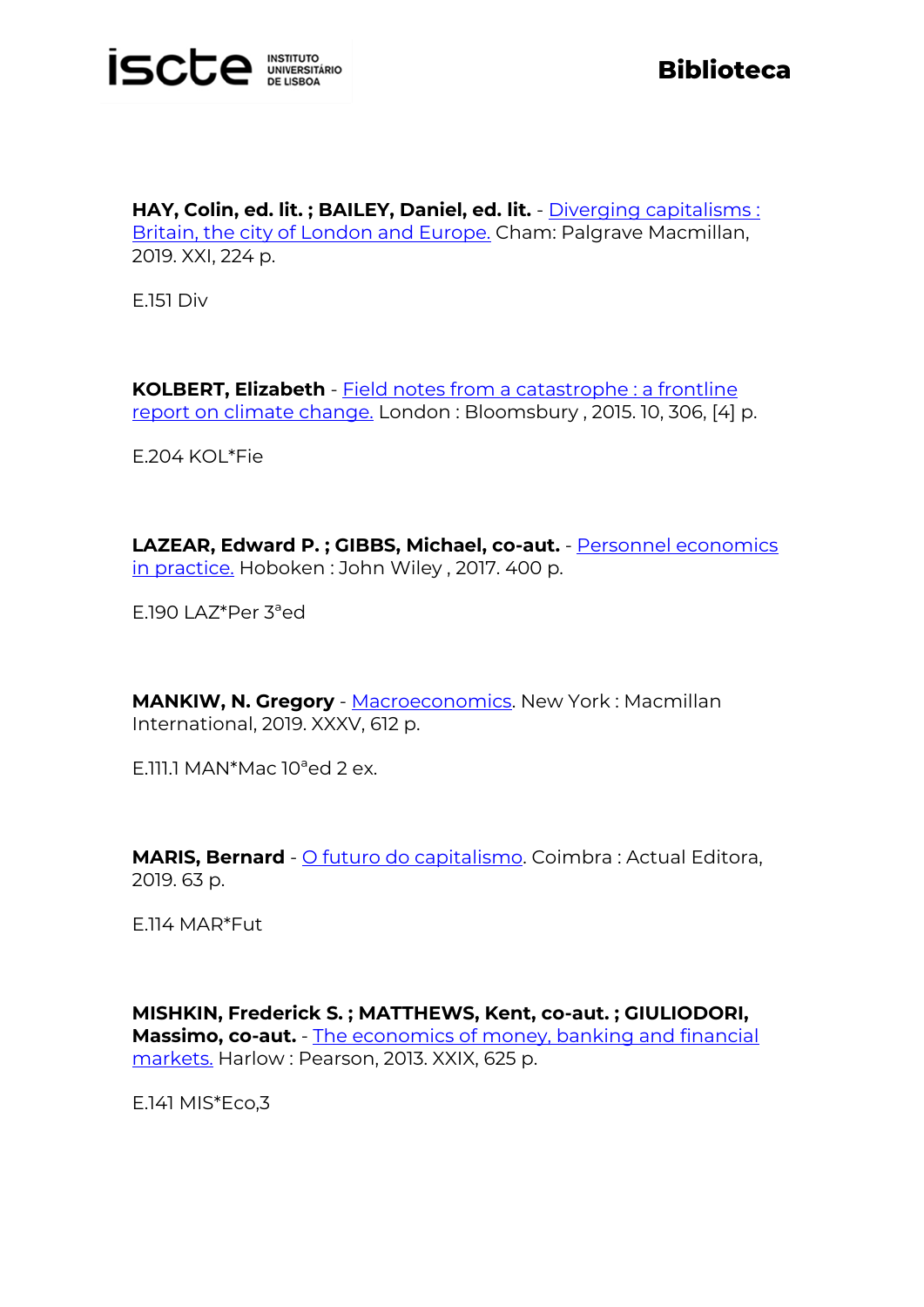

**PARETO, Vilfredo** - [A transformação da democracia.](http://catalogo.biblioteca.iscte-iul.pt/cgi-bin/koha/opac-detail.pl?biblionumber=103914) Coimbra : Actual, 2019. 132 p.

E.112 PAR\*Tra

**PHILLIPS, Peter** - [Gigantes : os senhores do mundo.](http://catalogo.biblioteca.iscte-iul.pt/cgi-bin/koha/opac-detail.pl?biblionumber=105424) Lisboa : Desassossego, 2019. 351 p.

E.150 PHI\*Gig

**SWANN, G. M. Peter** - **Economics as anatomy: radical innovation in** [empirical economics.](http://catalogo.biblioteca.iscte-iul.pt/cgi-bin/koha/opac-detail.pl?biblionumber=104139) Cheltenham : Edward Elgar, 2019. 250 p.

E.171 SWA\*Eco,1

**SWANN, G. M. Peter** - [Putting econometric in its place : a new](http://catalogo.biblioteca.iscte-iul.pt/cgi-bin/koha/opac-detail.pl?biblionumber=104568)  [direction in applied economics.](http://catalogo.biblioteca.iscte-iul.pt/cgi-bin/koha/opac-detail.pl?biblionumber=104568) Cheltenham : Edward Elgar, 2006. XIV, 250 p.

E.130 SWA\*Put

**GESTÃO**

**CHESBROUGH, Henry** - [Open business models : how to thrive in the](http://catalogo.biblioteca.iscte-iul.pt/cgi-bin/koha/opac-detail.pl?biblionumber=104355)  [new innovation landscape.](http://catalogo.biblioteca.iscte-iul.pt/cgi-bin/koha/opac-detail.pl?biblionumber=104355) Boston : Harvard Business School Press, 2006. XVI, 256 p.

G.112 CHE\*Ope,1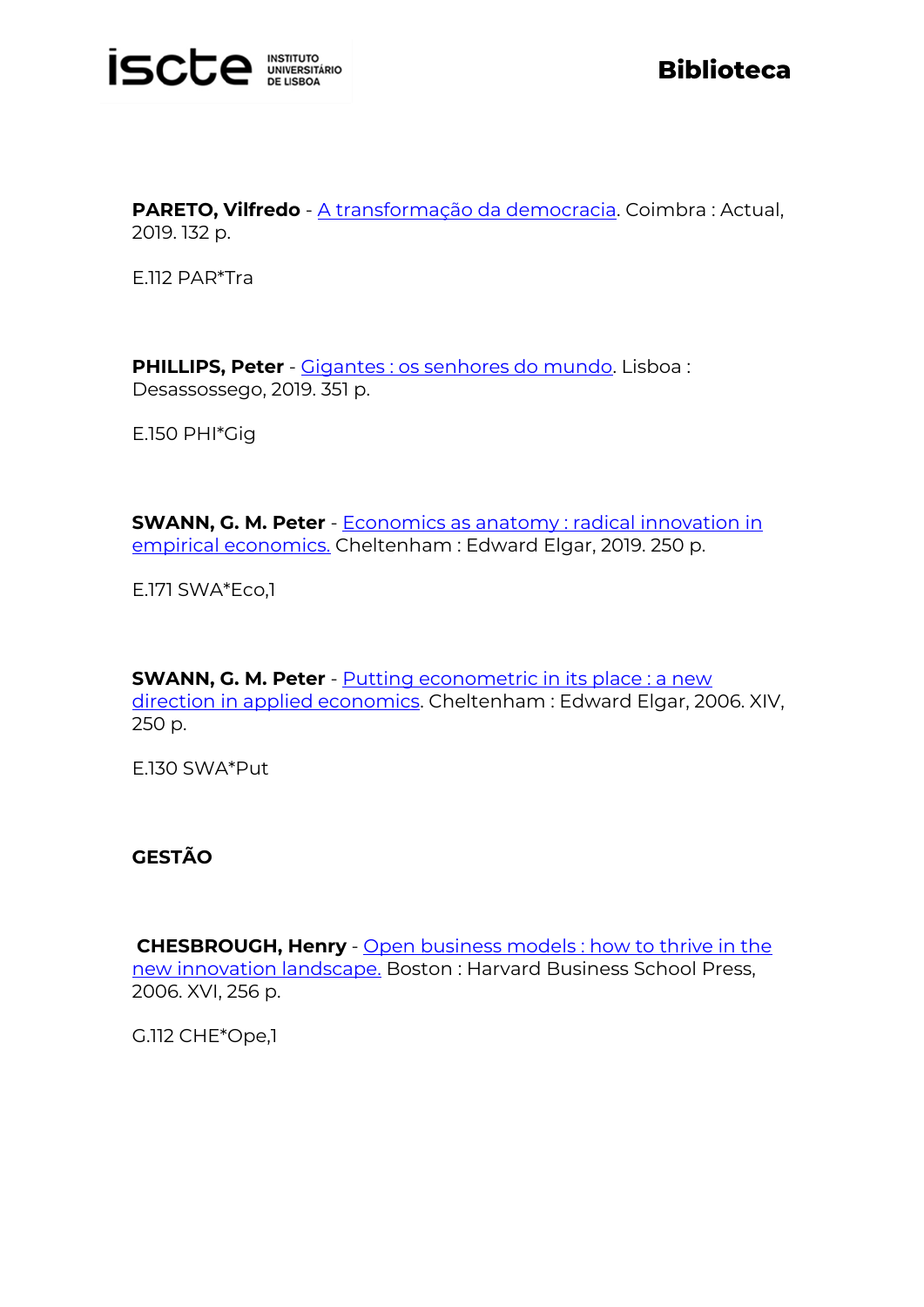

**GINO, Francesca** - [Rebel talent : why it pays to break the rules at work](http://catalogo.biblioteca.iscte-iul.pt/cgi-bin/koha/opac-detail.pl?biblionumber=104105)  [and in life.](http://catalogo.biblioteca.iscte-iul.pt/cgi-bin/koha/opac-detail.pl?biblionumber=104105) London : Pan Books, 2018. 283 p.

G.110 GIN\*Reb

**GUY, Dan M. ; CARMICHAEL Douglas R., co-aut. ; WHITTINGTON, Ray, co-aut.** - **Audit sampling : an Introduction**. New York : John Wiley, 2002. XII, 269 p.

G.165 GUY\*Aud

**HUFFINGTON, Clare ; COLE, Carol, co-aut. ; BRUNNING, Halina, coaut.** - [A manual of organizational development : the psychology of](http://catalogo.biblioteca.iscte-iul.pt/cgi-bin/koha/opac-detail.pl?biblionumber=104249)  [change.](http://catalogo.biblioteca.iscte-iul.pt/cgi-bin/koha/opac-detail.pl?biblionumber=104249) London : Routledge, 2018. 97 p.

G.174 HUF\*Man

**MAREE, Jacobus G., ed. lit.** - [Handbook of innovative career](http://catalogo.biblioteca.iscte-iul.pt/cgi-bin/koha/opac-detail.pl?biblionumber=104188)  [counselling.](http://catalogo.biblioteca.iscte-iul.pt/cgi-bin/koha/opac-detail.pl?biblionumber=104188) Cham : Springer, 2019. XXII, 750 p.

G.170.3 Han,4

**MCMAHON, Mary, ed. lit.** - [Career counselling](http://catalogo.biblioteca.iscte-iul.pt/cgi-bin/koha/opac-detail.pl?biblionumber=104104) : constructivist [approaches.](http://catalogo.biblioteca.iscte-iul.pt/cgi-bin/koha/opac-detail.pl?biblionumber=104104) London : Routdlegde, 2017. 282 p.

G.170.3 McM\*Car

**OLSEN, Dan** - The lean product playbook : how to innovate with [minimum viable products and rapid customer feedback.](http://catalogo.biblioteca.iscte-iul.pt/cgi-bin/koha/opac-detail.pl?biblionumber=104454) New Jersey : John Wiley, 2015. XXII, 309 p.

G.140 OLS\*Lea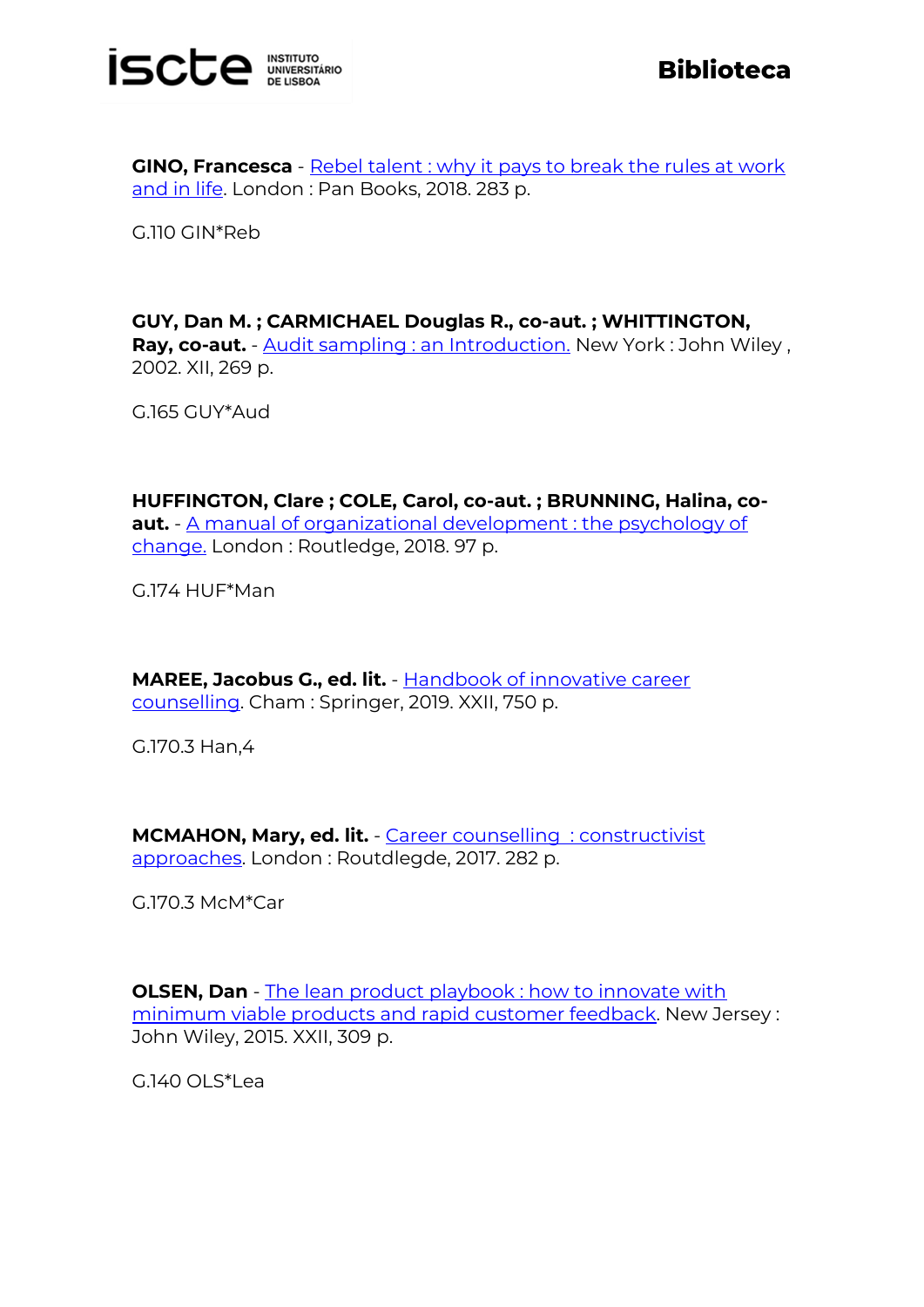

**RODRIGUES, Jorge** - [Família empresária : estrutura, recursos e poder.](http://catalogo.biblioteca.iscte-iul.pt/cgi-bin/koha/opac-detail.pl?biblionumber=104433) Lisboa : Editora RH, 2019. 199, [9] p.

G.111 ROD\*Fam

**WILKINSON, Adrian, ed. lit.** - [The SAGE Handbook of Human](http://catalogo.biblioteca.iscte-iul.pt/cgi-bin/koha/opac-detail.pl?biblionumber=104113)  [Resource Management.](http://catalogo.biblioteca.iscte-iul.pt/cgi-bin/koha/opac-detail.pl?biblionumber=104113) London : Sage, 2019. XLIII,

594 p.

G.170 SAGE

## **HISTÓRIA**

**BÉKÉS, Csaba, ed. lit. ; BYRNE, Malcolm, ed. lit. ; RAINER, János M., ed. lit.** - [The 1956 hungarian revolution : a history in documents.](http://catalogo.biblioteca.iscte-iul.pt/cgi-bin/koha/opac-detail.pl?biblionumber=104561) Budapest : Central European University Press, 2002. L, 598, [15] p.

H.123(4) 1956

**BEVAN, Robert** - [The destruction of memory : architecture of war.](http://catalogo.biblioteca.iscte-iul.pt/cgi-bin/koha/opac-detail.pl?biblionumber=104542) London : Reaktion Books, 2016. [9], 302 p.

H.123 BEV\*Des

**CLARK, Christopher** - [O reino de Ferro : uma história da Prússia](http://catalogo.biblioteca.iscte-iul.pt/cgi-bin/koha/opac-detail.pl?biblionumber=104644) . Silveira : Book Builders, 2018. 857 p.

H.122(4) CLA\*Rei

**FERGUSON, Niall** - [O horror da Guerra 1914-1918.](http://catalogo.biblioteca.iscte-iul.pt/cgi-bin/koha/opac-detail.pl?biblionumber=105306) Lisboa : Temas e Debates, 2018. 655 p.

H.120 FER\*Hor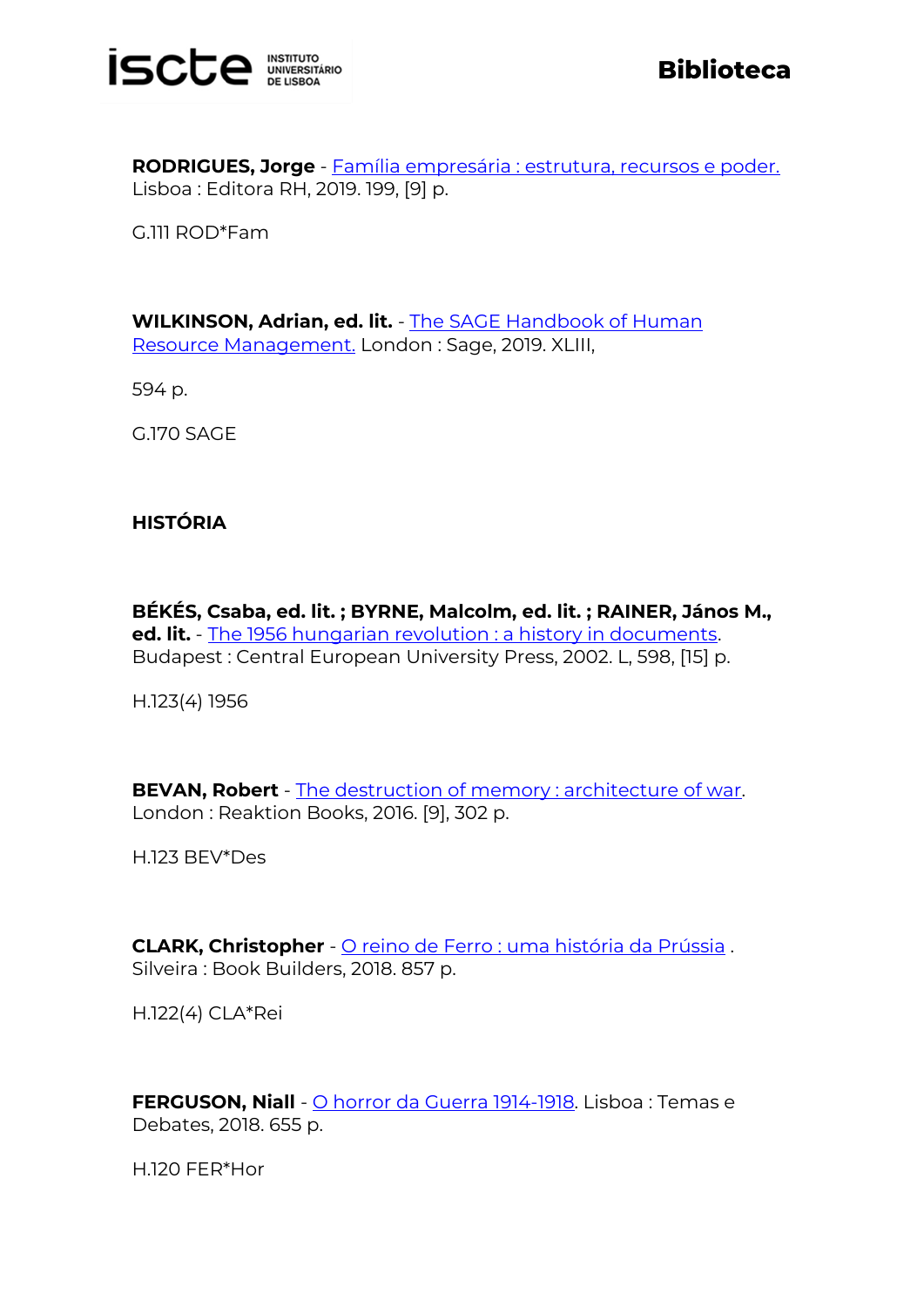

**KERSHAW, Ian** - [Até ao fim : destruição e derrota da Alemanha de](http://catalogo.biblioteca.iscte-iul.pt/cgi-bin/koha/opac-detail.pl?biblionumber=105406)  [Hitler.](http://catalogo.biblioteca.iscte-iul.pt/cgi-bin/koha/opac-detail.pl?biblionumber=105406) Lisboa : D. Quixote, 2013. 705 p.

H.123(4) KER\*Até

**KERSHAW, Ian** - [Hitler : uma biografia.](http://catalogo.biblioteca.iscte-iul.pt/cgi-bin/koha/opac-detail.pl?biblionumber=105404) Lisboa : Dom Quixote, 2009. XXXVII, 849 p.

H.123(4) KER\*Hit trd.por

**MONTEFIORE, Simon Sebag** - [Os Romanov.](http://catalogo.biblioteca.iscte-iul.pt/cgi-bin/koha/opac-detail.pl?biblionumber=104429) Lisboa : Editorial Presença, 2017. 2 v.

H.122(4) MON\*Rom V.1-2

## **MÉTODOS QUANTITATIVOS**

**BARNETT, Raymond A., co-aut.** - [College mathematics : for business,](http://catalogo.biblioteca.iscte-iul.pt/cgi-bin/koha/opac-detail.pl?biblionumber=104067)  [economics, life sciences, and social sciences.](http://catalogo.biblioteca.iscte-iul.pt/cgi-bin/koha/opac-detail.pl?biblionumber=104067) Harlow : Pearson, 2019. 937, 49, 17 p.

MQ.111 BAR\*Col 14ªed

**BAZARAA, Mokhtar S. ; JARVIS, John J., co-aut. ; SHERALI, Hanif D., co-aut.** - [Linear programming and network flows.](http://catalogo.biblioteca.iscte-iul.pt/cgi-bin/koha/opac-detail.pl?biblionumber=104011) Hoboken : John Wiley, 2010. XIV, 748 p.

MQ.140 BAZ\*Lin 4ªed

**JUDD, Charles M. ; MCCLELLAND, Gary H., co-aut. ; RYAN, Carey S., co-aut.** - [Data analysis : a model comparison approach to regression,](http://catalogo.biblioteca.iscte-iul.pt/cgi-bin/koha/opac-detail.pl?biblionumber=104239)  [ANOVA, and beyond.](http://catalogo.biblioteca.iscte-iul.pt/cgi-bin/koha/opac-detail.pl?biblionumber=104239) London : Routledge, 2017. XII, 366 p.

MQ.124 JUD\*Dat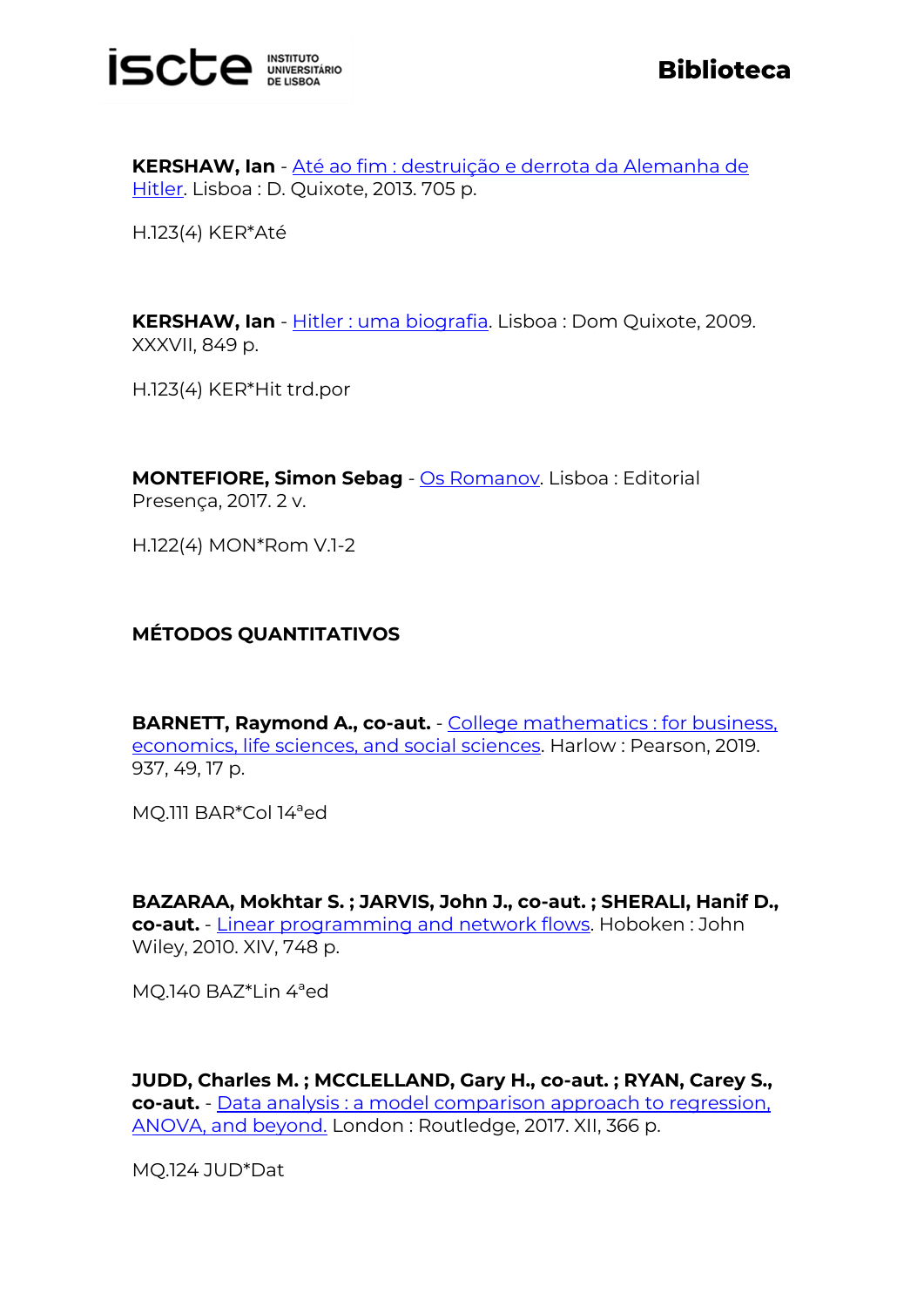

**SIARRY, Patrick, ed. lit.** - [Metaheuristics.](http://catalogo.biblioteca.iscte-iul.pt/cgi-bin/koha/opac-detail.pl?biblionumber=104236) Cham : Springer, 2016. XVI, 489 p.

MQ.140 Met 2 ex.

**VITANOV, Nikolay K.** - Science dynamics and research production: [indicators, indexes, statistical laws and mathematical models.](http://catalogo.biblioteca.iscte-iul.pt/cgi-bin/koha/opac-detail.pl?biblionumber=103479) [Cham] : Springer, 2016. XVIII, 285 p.

MQ.121 VIT\*Sci

## **PSICOLOGIA**

**BRANDSTATTER, Hermann, ed. lit. ; GUTH, Werner, ed. lit.** - [Essays](http://catalogo.biblioteca.iscte-iul.pt/cgi-bin/koha/opac-detail.pl?biblionumber=103477)  [on economic psychology.](http://catalogo.biblioteca.iscte-iul.pt/cgi-bin/koha/opac-detail.pl?biblionumber=103477) Heidelberg : Spinger Verlag, 1994. 291 p.

PS.120 Ess,1

**KUHL, Patricia K., co-aut.**- [Developing minds in the digital age :](http://catalogo.biblioteca.iscte-iul.pt/cgi-bin/koha/opac-detail.pl?biblionumber=104314)  [towards a science of learning for 21st Century education.](http://catalogo.biblioteca.iscte-iul.pt/cgi-bin/koha/opac-detail.pl?biblionumber=104314) Paris : OECD, 2019. 252 p.

PS.124 OCDE\*Dev

#### **SOCIOLOGIA**

**ALBARRAN, Alan B.** - [The media economy.](http://catalogo.biblioteca.iscte-iul.pt/cgi-bin/koha/opac-detail.pl?biblionumber=104106) London : Routledge, 2017. 210 p.

S.133.3 ALB\*Med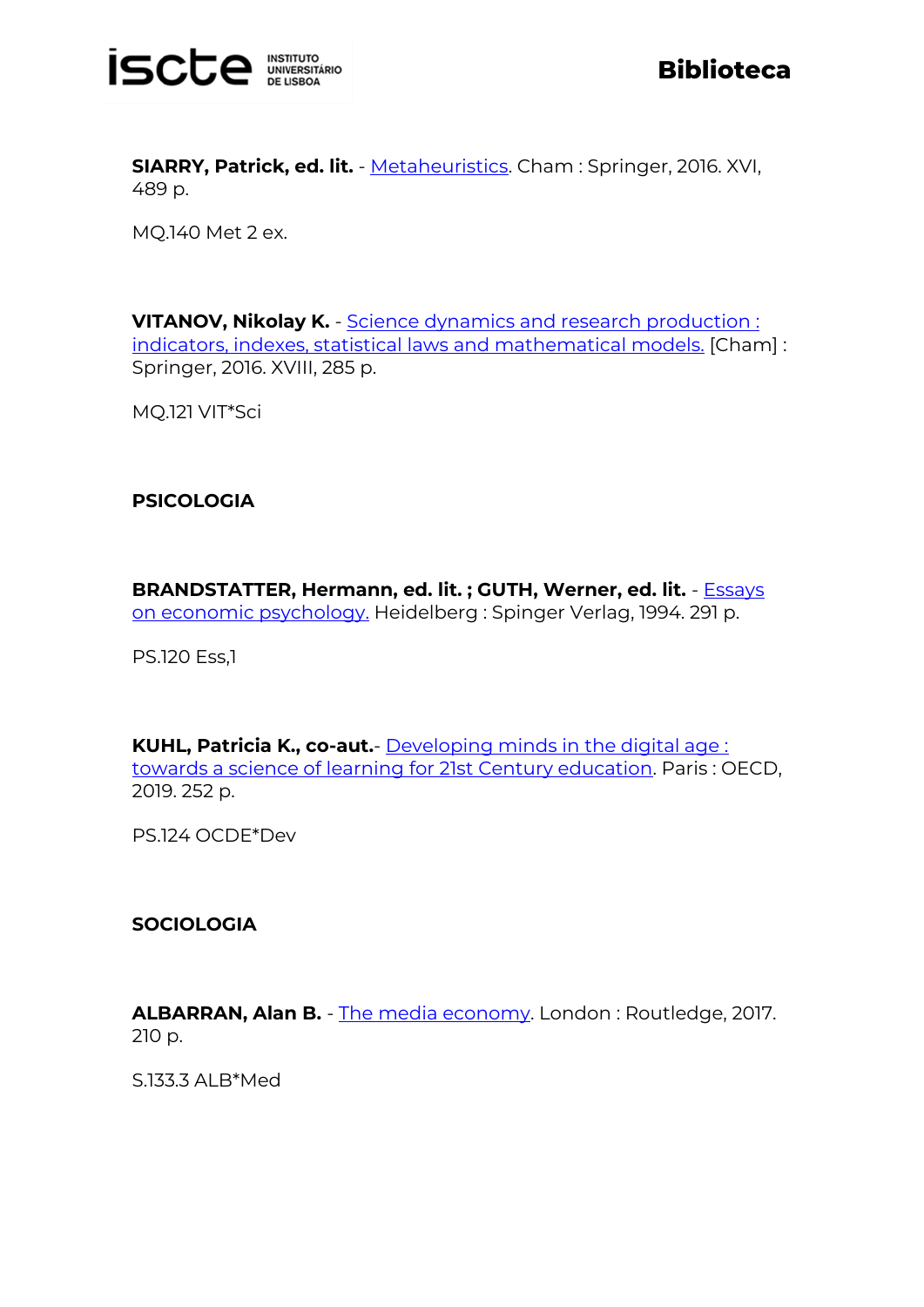

**CAVELTY, Myriam Dunn, ed. lit. ; BALZACQ, Thierry, ed. lit.** - [Routledge](http://catalogo.biblioteca.iscte-iul.pt/cgi-bin/koha/opac-detail.pl?biblionumber=104137)  [handbook of security studies.](http://catalogo.biblioteca.iscte-iul.pt/cgi-bin/koha/opac-detail.pl?biblionumber=104137) London: Routledge, 2017. 479 p.

S.197 Rou,4

**CLARK, Tom ; FOSTER, Liam, co-aut. ; BRYMAN, Alan, co-aut.** - [How](http://catalogo.biblioteca.iscte-iul.pt/cgi-bin/koha/opac-detail.pl?biblionumber=104639)  [to do your social research project or dissertation.](http://catalogo.biblioteca.iscte-iul.pt/cgi-bin/koha/opac-detail.pl?biblionumber=104639) Oxford : Oxford University Press, 2019. XXVII, 381 p.

S.113 CLA\*How

**CLICK, Melissa A., ed. lit. ; SCOTT, Suzanne, ed. lit.** - [The Routledge](http://catalogo.biblioteca.iscte-iul.pt/cgi-bin/koha/opac-detail.pl?biblionumber=104112)  [Companion to media fandom.](http://catalogo.biblioteca.iscte-iul.pt/cgi-bin/koha/opac-detail.pl?biblionumber=104112) New York : Routledge, 2018. 461 p.

S.133 Rou

**DENZIN, Norman K., ed. lit. ; LINCOLN, Yvonna S, ed. lit.** - [The Sage](http://catalogo.biblioteca.iscte-iul.pt/cgi-bin/koha/opac-detail.pl?biblionumber=104037)  [handbook of qualitative research.](http://catalogo.biblioteca.iscte-iul.pt/cgi-bin/koha/opac-detail.pl?biblionumber=104037) Thousand Oaks: Sage Publications, 2018. XX, 968 p.

S.113 Pal

#### **FERRÃO, João, ed. lit. ; PAIXÃO, José Manuel Pinto, ed. lit.** -

[Metodologias de avaliação de políticas públicas.](http://catalogo.biblioteca.iscte-iul.pt/cgi-bin/koha/opac-detail.pl?biblionumber=105309) Lisboa : Universidade de Lisboa, 2018. XIII, 550, [2] p.

S.194 Met

## **FREEMAN, Matthew, ed. lit. ; GAMBARATO, Renira Rampazzo, ed. lit.**

- [The Routledge companion to transmedia studies.](http://catalogo.biblioteca.iscte-iul.pt/cgi-bin/koha/opac-detail.pl?biblionumber=104110) London : Routledge, 2019. XXXI, 491 p.

S.133.3 Rou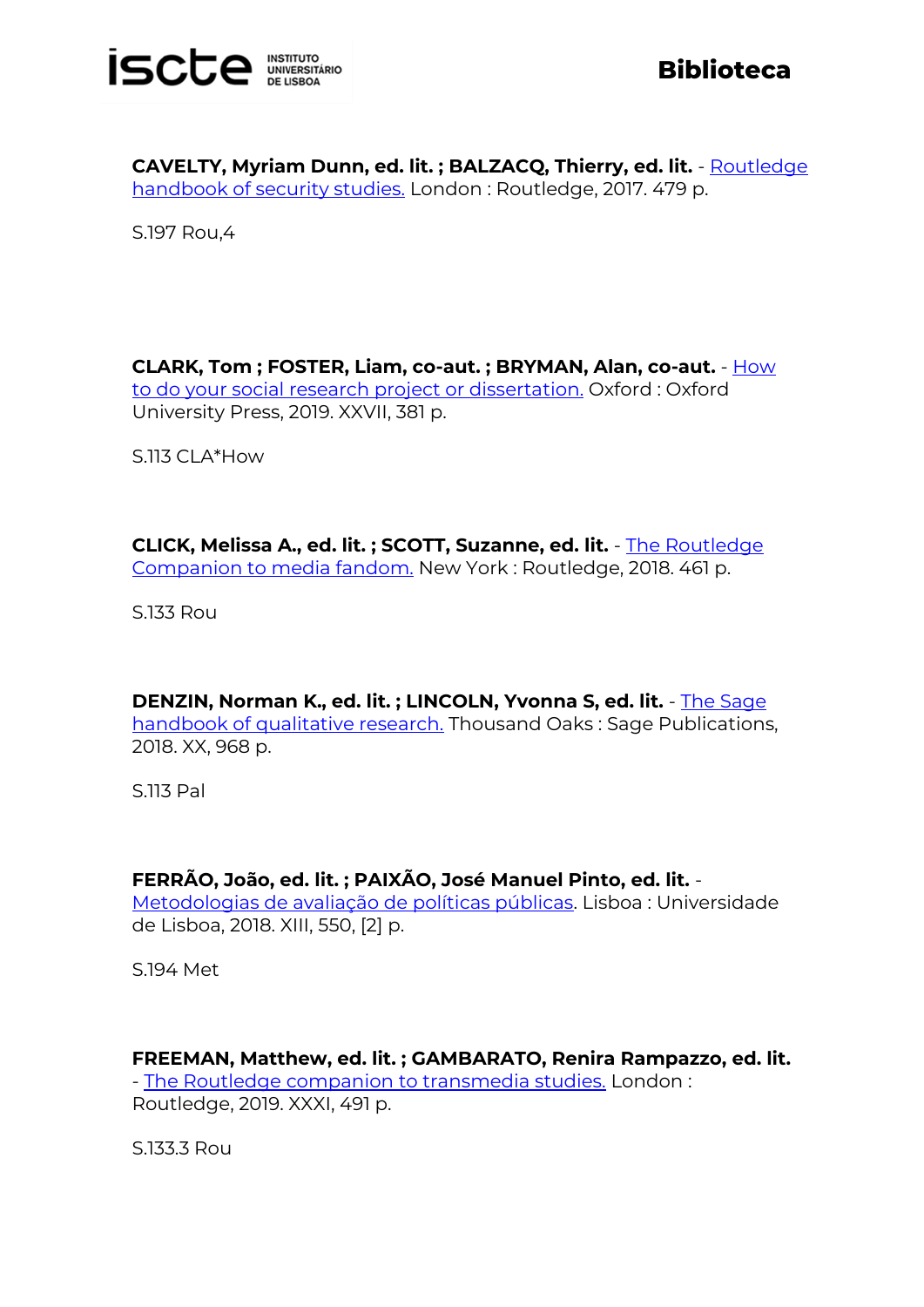

**MCKIBBEN, Bill** - [The end of nature.](http://catalogo.biblioteca.iscte-iul.pt/cgi-bin/koha/opac-detail.pl?biblionumber=104636) London : Bloomsbury, 2003. XX, 248 p.

S.160 McK\*End

**MCKIBBEN, Bill** - **Falter : has the human game begun to play itself** [out?.](http://catalogo.biblioteca.iscte-iul.pt/cgi-bin/koha/opac-detail.pl?biblionumber=104569) London : Wildfire, 2019. 291 p.

S.160 McK\*Fal

**MOSCO, Vincent** - [Becoming digital : toward a post-internet society.](http://catalogo.biblioteca.iscte-iul.pt/cgi-bin/koha/opac-detail.pl?biblionumber=104572) Bingley : Emerald Publishing, 2017. XVIII, 227 p.

S.133.2 MOS\*Bec

**OAKLEY, Kate, ed. lit. ; O'CONNOR, Justin, ed. lit.** - The Routledge [Companion to the cultural industries.](http://catalogo.biblioteca.iscte-iul.pt/cgi-bin/koha/opac-detail.pl?biblionumber=104114) London : Routledge, 2019. XVI, 575 p.

S.131 Rou,4

**PAGE, Benjamin I. ; GILENS, Martin, co-aut**. - [Democracy in America?](http://catalogo.biblioteca.iscte-iul.pt/cgi-bin/koha/opac-detail.pl?biblionumber=104994)  [: what has gone wrong and what we can do about it.](http://catalogo.biblioteca.iscte-iul.pt/cgi-bin/koha/opac-detail.pl?biblionumber=104994) Chicago : The University of Chicago Press, 2017. 369 p.

S.196 PAG\*Dem

**PINTO, António Costa, ed. lit. ; FINCHELSTEIN, Federico, ed. lit**. - [Authoritarianism and corporatism in Europe and Latin America.](http://catalogo.biblioteca.iscte-iul.pt/cgi-bin/koha/opac-detail.pl?biblionumber=104470)  London : Routledge, 2019. XII, 299 p.

S.193 Aut